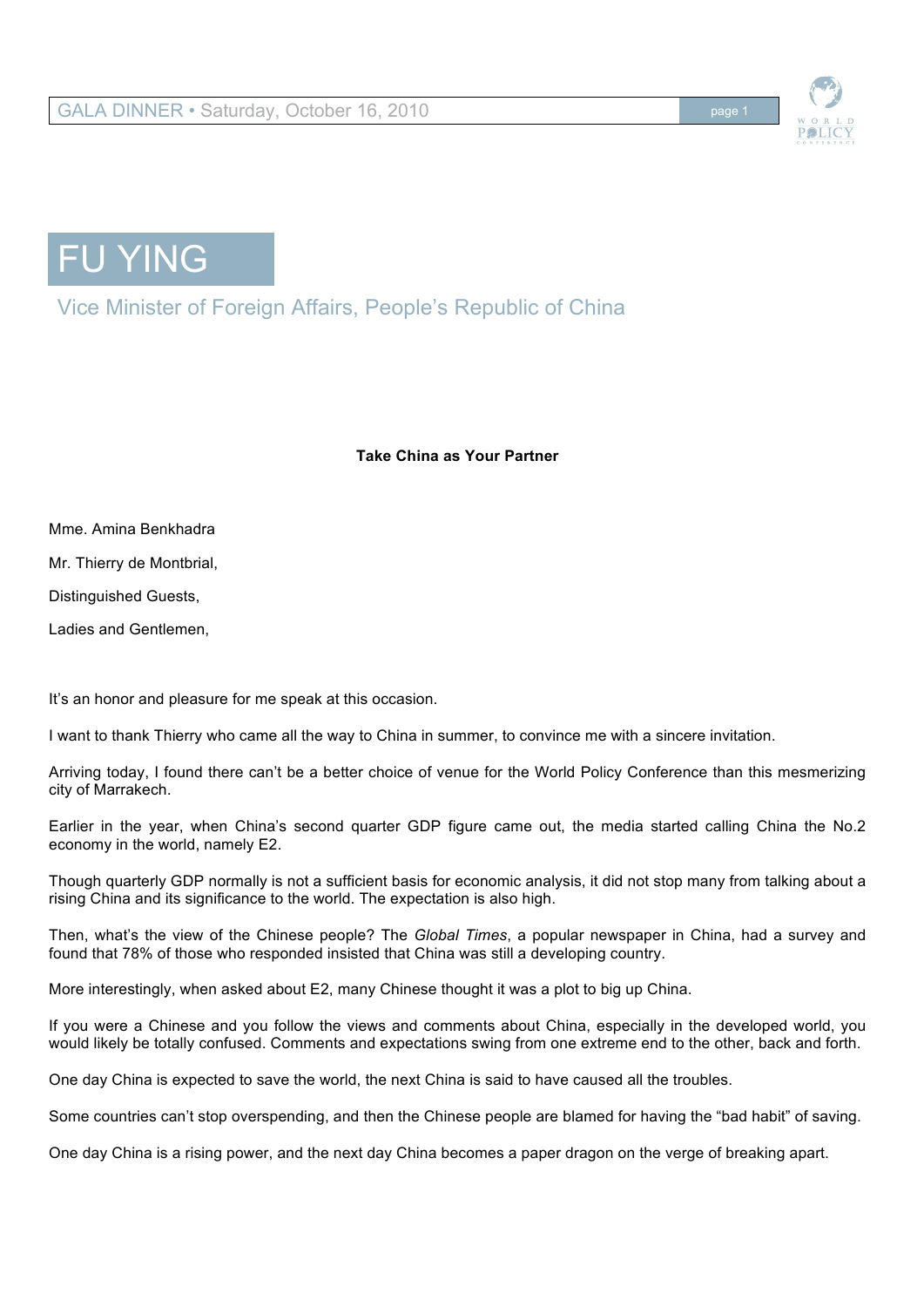

I was in Rome shopping and was told that the Chinese tourists had pushed up the prices of luxury goods. Indeed, in today's world, whatever China buys, the price goes up and whatever China sells, the price comes down.

On the airplane coming here, I was reading a news story about many newspapers carrying articles about how menacing China is, many of them American newspapers.

To quote from the *New York Times*, China has become the scapegoat for all problems on earth.

Yes, China must have been a very convenient scapegoat. Because, in spite of the sacred principle of freedom of speech, there is little interest among the media in those countries in informing their public the views from in China. The discussions among the Chinese public seldom find their way to the western public.

So, many politicians in the west may develop just about any view about China without the need to be judged by a wellinformed public, even less the judgment of the Chinese public.

Well, this may not be the kind of dinner speech you would expect with good food and nice wine. But I made changes to my nicer speech on the plane, because I want to share with you my concern of the current atmosphere between China and the west almost reminiscent of the Cold War.

I feel probably the deficit in understanding is the key issue at this moment. So I would like to talk about two points that I think are essential to understanding China.

First and most importantly, one should always keep in mind the people dimension.

China is not just a symbol, or a GDP figure. It is a country that provides for 1.3 billion people, with 140 million students in schools and universities, over 20 million new job seekers every year including 6 million college graduates. The disabled community is as big as over 80 million people. It is quickly urbanizing and yet half the population is still rural.

Maybe in other countries where per capita income is 10 times or more than in China, such concerns as medical care and education are no longer in the sight of human right activists, but in China, to provide for many of the basic needs are still major human right concern.

Measures to counter the climate change also have a human dimension. People living in poor regions need to secure their right to proper indoor-heating. Grandmas in urban communities are debating about a fairer way to pay electricity bills. The migrant laborers demand better pay and better working conditions. Workers laid-off when factories close due to poor energy efficiency need to be re-employed. For China, all these rank high on the government's agenda to address human right concerns.

Many in the west tend to underestimate the human rights achievement in China, probably because they have forgotten the human rights they were fighting for in the days of David Copperfield.

In a developing country like China, nothing is more important and more relevant than to improve the living and working conditions of its 1.3 billion people. We are still lagging behind the people's needs. To understand China, one should not lose sight of such reality.

The second point about understanding China is the need to put China's reform in the right perspective. When having interview with *Die Zeit* in Berlin, I was asked why "Economically China is a completely different country, but politically it is still the same?" This view came up in many of the recent statements in the west. I will not be surprised if it is shared in this room as well.

But may I invite you to take a step back and reflect: what is the purpose of the political system in your own society and that of the governments, and the political parties?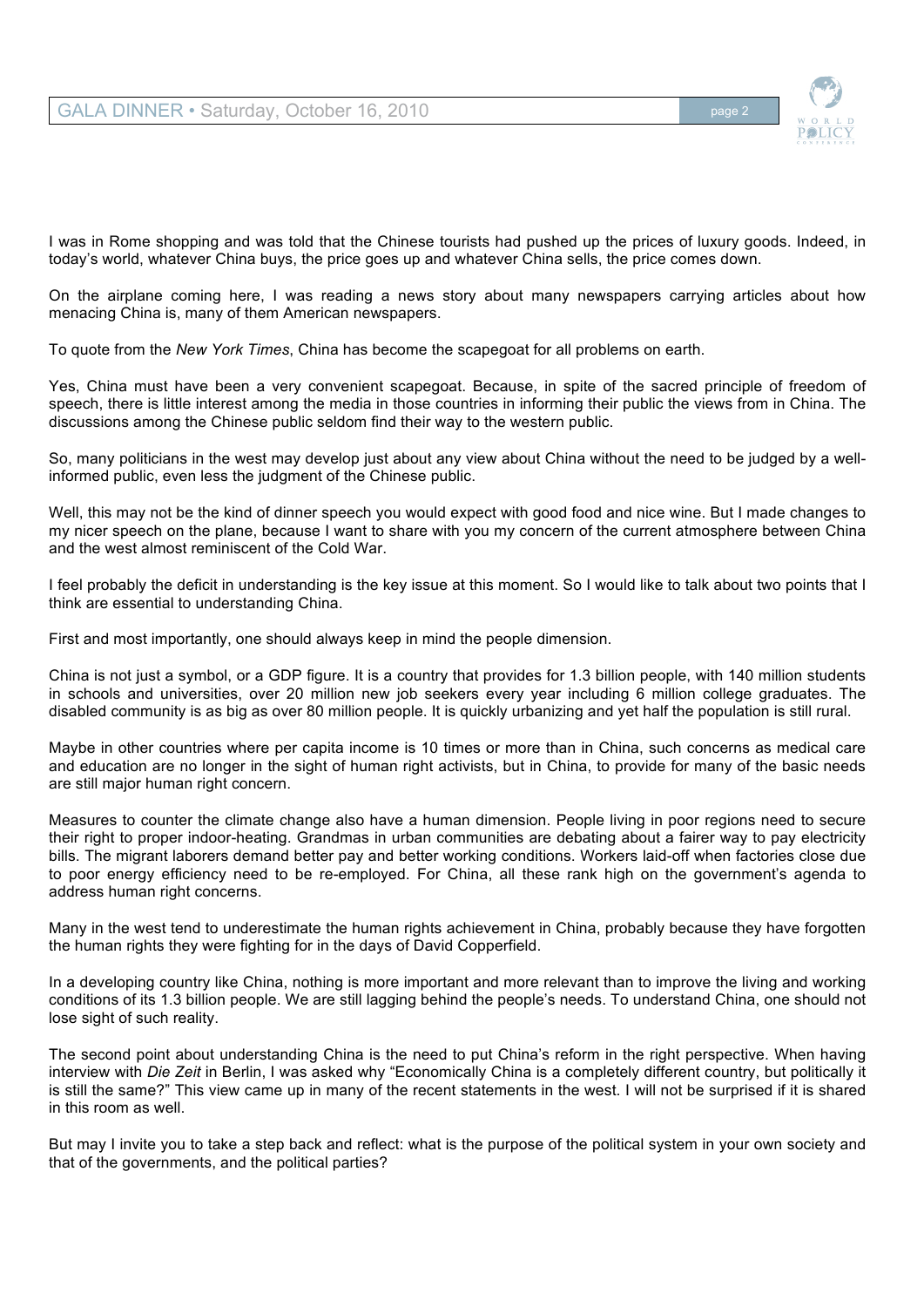

In my years in Australia and UK, I observed how the government and political parties tried hard to respond to people.

The criteria for a good political system are more or less the same: Is it providing stability in the society? Is it making people's lives better? Is it capable of solving the social problems that come along with growth?

That has also been the driving force for our comprehensive reform over three decades.

I still remember the political debate in Chinese newspapers three decades ago and the reform steps that followed, including delegating power to lower levels and developing a sound system of the rule of law. Of the 233 laws now in effect in China, over 200 were made or amended in the last 3 decades. The reform list can be long and we have come a long way. But if people are merely looking for a shadow Westminster or Capitol Hill in China, they are naturally disappointed.

China, with a rich political and cultural heritage over the millennia, should be trusted to advance its own political infrastructure based on its social realities, through consistent reforms, and at the same time, drawing from the successful experiences around the world, not the least from the west. We are very well aware that our development is by no means perfect. We do feel the pinch of urgency for furthering all around reform.

China now is a very lively society. There are 400 million internet users, the largest in the world, including 200 million bloggers. At least 4 million new blog posts or comments appear every single day, many of them making criticisms and suggestions for reform, in addition to the 900 newspapers and 2,000 magazines which often focus on policy issues. China's reform is not short of healthy debates. There is every reason to believe that our country will continue to progress into an even better society.

Having said all that, China's reform is incremental and it has to take place on the basis of constant consensus building and political stability.

I have personal experience of the fiasco of the Cultural Revolution and a clear memory of the chaos of a dozen student teams competing for power just in my school. I taught my young brother to read as there was to school for him to go to. Life was very difficult back then. The political anarchy brought the economy to the verge of bankruptcy.

Having learned the lesson the hard way, we firmly believe that only by maintaining stability and developing the rule of law can our people have a chance to translate their dreams into reality and can our country stand in dignity.

Let me use a metaphor with numbers. Be it a hundred, a million or a billion, stability is the "1" that leads them all. Development is like the zeros that follow. Without the "1", the rest will all be reduced to zero.

Now, let me move a bit closer to the subject of this conference.

Then, what does a fast growing China mean to the world? Is the power gravity moving from the west to the east? Is China going to replace the current superpower?

Honestly, if you ask an ordinary Chinese the superpower question, he'd likely to get very puzzled. Many would think you are joking.

But there is no denial that the world is changing. The question is: in what direction?

We in China do not see it changing along the old path of power shifts. The changes, from our point of view, are not in a simple relationship of one center replacing another. Instead, the world is in a process of diffusion. Almost everything, technology, capital, information, consumption, in every aspect of human life, you see this diffusion.

Chinese children are playing much the same computer games as their contemporaries in Europe.